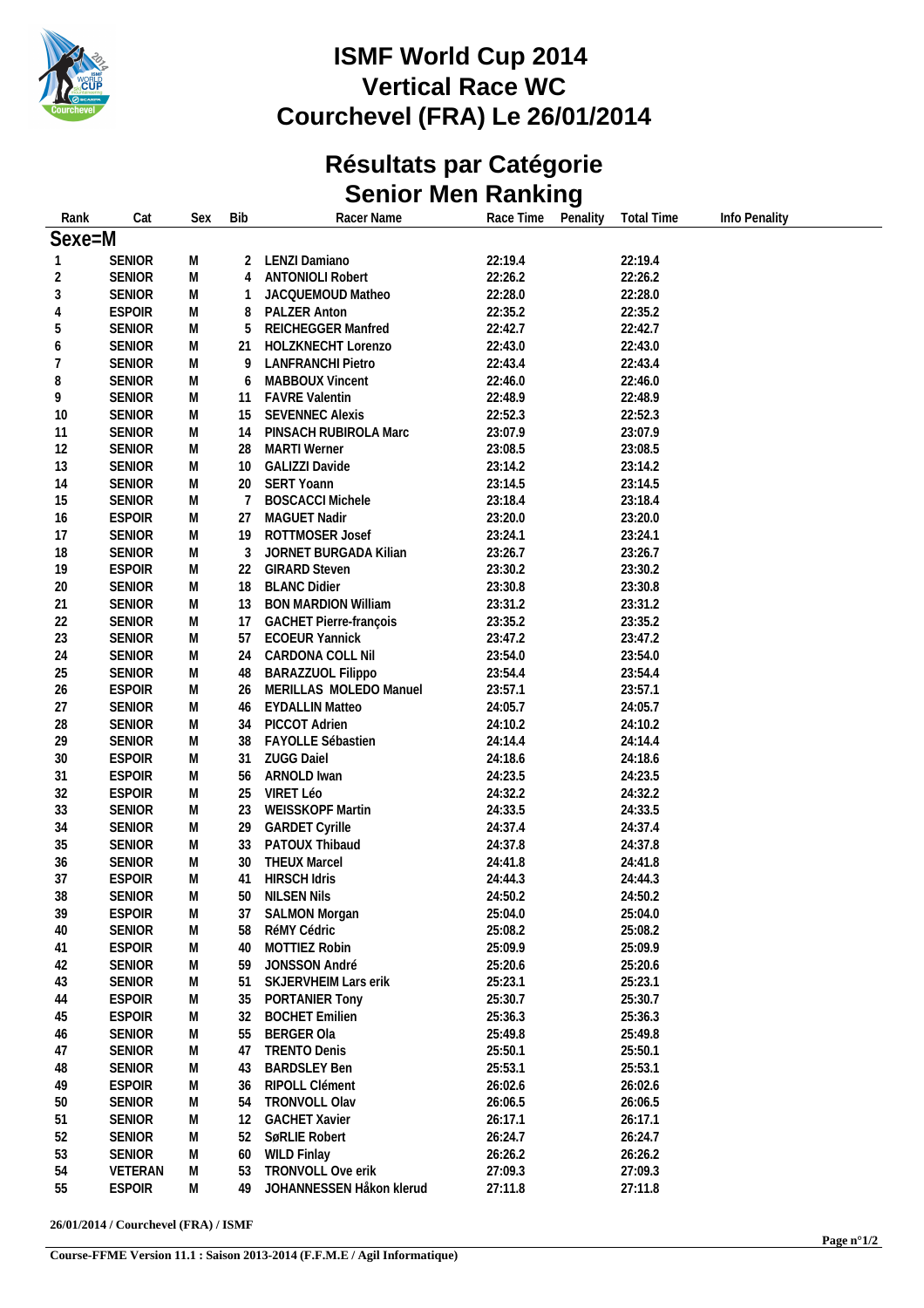

| Rank | Cat           | Sex | Bib | Racer Name                 | Race Time Penality | Total Time Info Penality |
|------|---------------|-----|-----|----------------------------|--------------------|--------------------------|
| 56   | <b>ESPOIR</b> | M   | -39 | DAGUE Théo                 | 27:22.0            | 27:22.0                  |
| 57   | <b>SENIOR</b> | M   |     | 42 BARNES Christopher      | 31:29.2            | 31:29.2                  |
|      | <b>ESPOIR</b> | M   | 45  | LAUTENBACHER Toni          | Abs                | Abs                      |
|      | <b>ESPOIR</b> | M   | 44  | UNGER Cornelius            | Abs                | Abs                      |
|      | <b>SENIOR</b> | M   |     | 16 CABALLERO ORTEGA Miguel | Abs                | Abs                      |
|      |               |     |     |                            |                    |                          |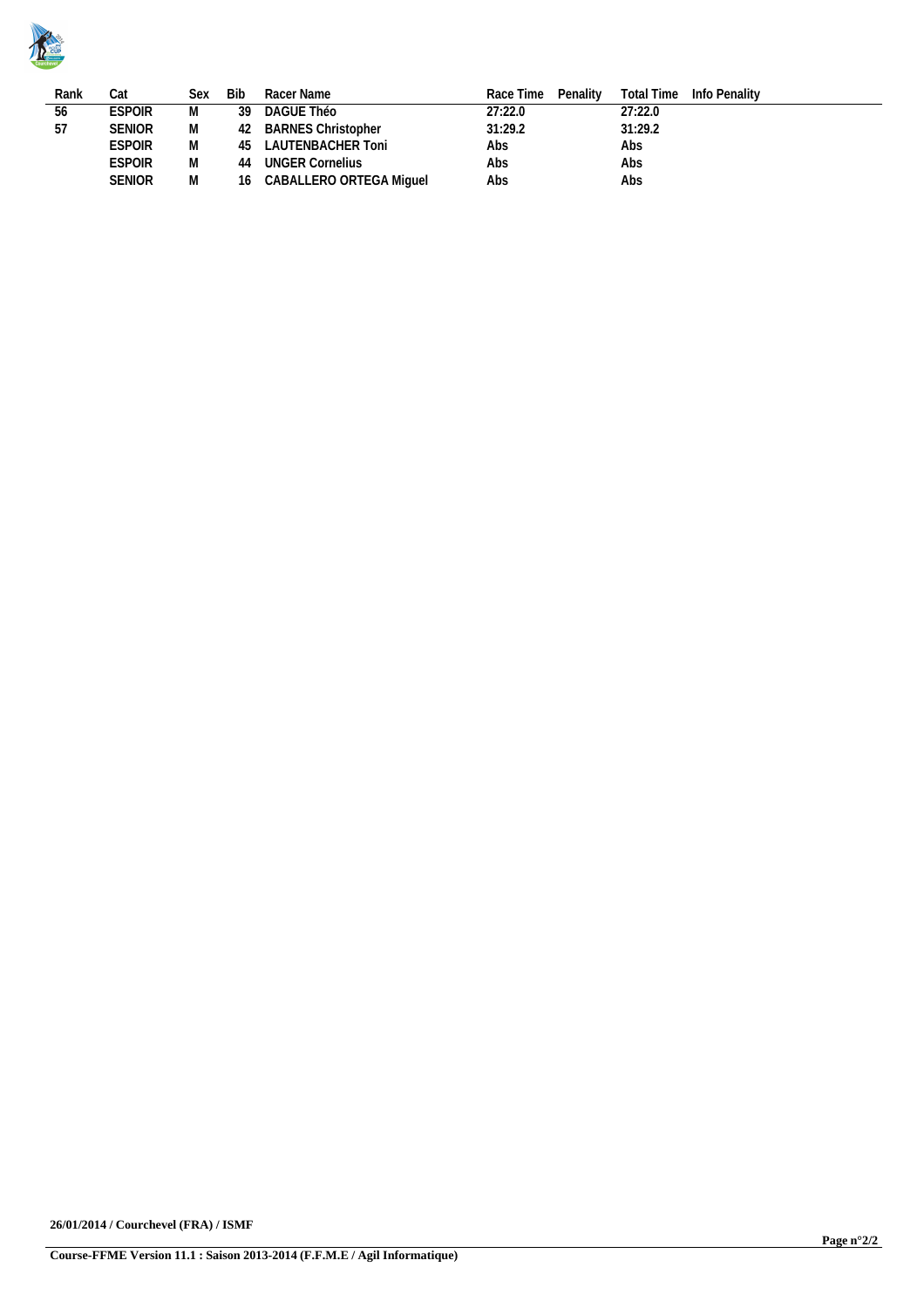

## **ISMF World Cup 2014 Vertical Race WC Courchevel (FRA) Le 26/01/2014**

# **Résultats par Catégorie Senior Women Ranking**

| Rank           | Cat           | Sex | <b>Bib</b> | Racer Name                       | Race Time<br>Penality | <b>Total Time</b> | Info Penality |  |
|----------------|---------------|-----|------------|----------------------------------|-----------------------|-------------------|---------------|--|
| Sexe=F         |               |     |            |                                  |                       |                   |               |  |
|                | <b>SENIOR</b> | F.  | 101        | <b>ROUX Laetitia</b>             | 25:31.7               | 25:31.7           |               |  |
| $\overline{c}$ | <b>SENIOR</b> | F   | 102        | <b>MATHYS Maude</b>              | 26:00.0               | 26:00.0           |               |  |
| 3              | <b>SENIOR</b> | F   | 105        | <b>DUSAUTOIR BERTRAND Sophie</b> | 26:56.2               | 26:56.2           |               |  |
| 4              | <b>SENIOR</b> |     | 106        | <b>FORSBERG Emelie</b>           | 27:44.9               | 27:44.9           |               |  |
| 5              | <b>ESPOIR</b> | F   | 104        | MOLLARET Axelle                  | 27:48.1               | 27:48.1           |               |  |
| 6              | <b>SENIOR</b> |     | 107        | <b>GALICIA COTRINA Claudia</b>   | 28:19.9               | 28:19.9           |               |  |
| 7              | <b>ESPOIR</b> | F   | 109        | <b>FIECHTER Jennifer</b>         | 28:30.2               | 28:30.2           |               |  |
| 8              | <b>SENIOR</b> |     | 103        | <b>KREUZER Victoria</b>          | 28:56.7               | 28:56.7           |               |  |
| 9              | <b>SENIOR</b> | F   | 114        | <b>BERNIER Melanie</b>           | 29:04.3               | 29:04.3           |               |  |
| 10             | <b>SENIOR</b> | F   | 110        | <b>VALMASSOI Martina</b>         | 29:09.5               | 29:09.5           |               |  |
| 11             | <b>SENIOR</b> | F   | 116        | <b>FABRE Valentine</b>           | 29:16.1               | 29:16.1           |               |  |
| 12             | <b>ESPOIR</b> |     | 111        | <b>GARCIA FARRES Marta</b>       | 29:34.7               | 29:34.7           |               |  |
| 13             | <b>SENIOR</b> | F   | 115        | <b>MANEGLIA Marion</b>           | 29:35.9               | 29:35.9           |               |  |
| 14             | <b>ESPOIR</b> | F   | 117        | <b>HAUKøY Malene</b>             | 29:57.0               | 29:57.0           |               |  |
| 15             | <b>SENIOR</b> | F   | 124        | FIGURA Anna                      | 29:58.2               | 29:58.2           |               |  |
| 16             | <b>SENIOR</b> | F   | 112        | RIBA CARLOS Marta                | 30:12.3               | 30:12.3           |               |  |
| 17             | <b>SENIOR</b> | F   | 119        | <b>FAVRE Emilie</b>              | 30:27.1               | 30:27.1           |               |  |
| 18             | <b>SENIOR</b> | F   | 108        | NICOLINI Elena                   | 30:28.9               | 30:28.9           |               |  |
| 19             | <b>ESPOIR</b> | F   | 118        | CAZZANELLI Alessandra            | 31:02.0               | 31:02.0           |               |  |
| 20             | <b>ESPOIR</b> |     | 121        | <b>BELLES NAUDI Inka</b>         | 31:05.8               | 31:05.8           |               |  |
| 21             | <b>SENIOR</b> | F   | 113        | <b>FARGUES GIMENO Maria</b>      | 31:26.5               | 31:26.5           |               |  |
| 22             | <b>SENIOR</b> | F   | 122        | <b>FROST Janine</b>              | 32:02.0               | 32:02.0           |               |  |
| 23             | <b>SENIOR</b> | F   | 123        | KALINOVA Lubomira                | 32:28.4               | 32:28.4           |               |  |
| 24             | <b>SENIOR</b> |     | 127        | LOVRANTOVA Katarina              | 32:43.4               | 32:43.4           |               |  |
| 25             | <b>ESPOIR</b> | F   | 125        | DE SILVESTRO Martina             | 33:17.1               | 33:17.1           |               |  |
| 26             | <b>ESPOIR</b> | F   | 129        | <b>TYBOR Anna</b>                | 33:26.2               | 33:26.2           |               |  |
|                | <b>ESPOIR</b> | F   | 128        | <b>FIGURA Paulina</b>            | Abs                   | Abs               |               |  |
|                | <b>SENIOR</b> |     | 126        | <b>EDWARDS Meredith</b>          | Abs                   | Abs               |               |  |
|                | <b>SENIOR</b> | F.  | 120        | <b>COMET Anna</b>                | Abs                   | Abs               |               |  |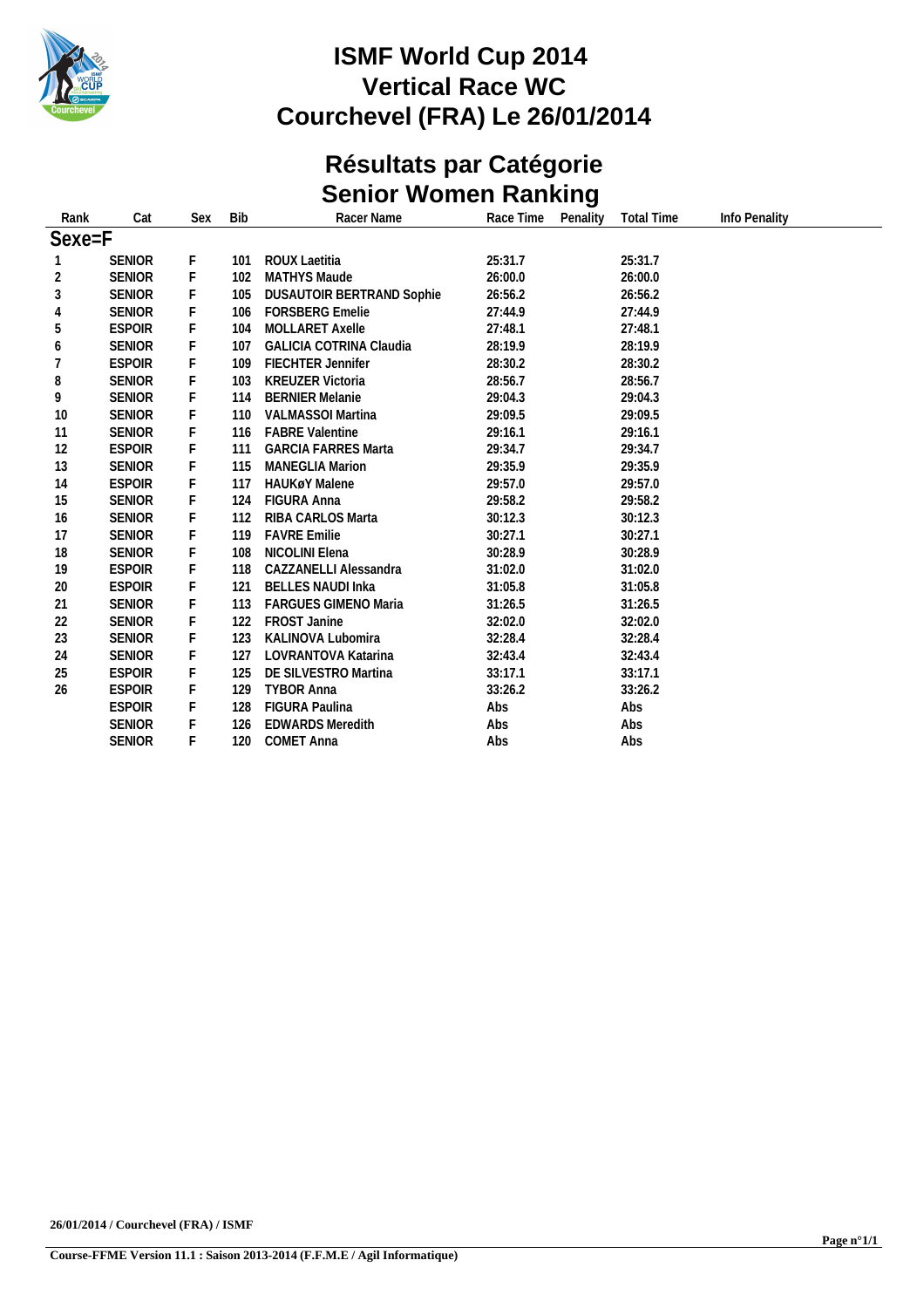

# **ISMF World Cup 2014 Vertical Race WC Courchevel (FRA) Le 26/01/2014**

#### **Résultats par Catégorie Young Ranking**

| Rank                 | Cat                  | Sex | <b>Bib</b> | Racer Name                 | Race Time<br>Penality | <b>Total Time</b><br>Info Penality |  |  |
|----------------------|----------------------|-----|------------|----------------------------|-----------------------|------------------------------------|--|--|
| Categ=ESPOIR, Sexe=F |                      |     |            |                            |                       |                                    |  |  |
|                      | <b>ESPOIR</b>        | F   | 104        | MOLLARET Axelle            | 27:48.1               | 27:48.1                            |  |  |
| 2                    | <b>ESPOIR</b>        | F   | 109        | FIECHTER Jennifer          | 28:30.2               | 28:30.2                            |  |  |
| 3                    | <b>ESPOIR</b>        | F.  | 111        | <b>GARCIA FARRES Marta</b> | 29:34.7               | 29:34.7                            |  |  |
| 4                    | <b>ESPOIR</b>        | F   | 117        | HAUKøY Malene              | 29:57.0               | 29:57.0                            |  |  |
| 5                    | <b>ESPOIR</b>        | F   | 118        | CAZZANELLI Alessandra      | 31:02.0               | 31:02.0                            |  |  |
| 6                    | <b>ESPOIR</b>        | F   | 121        | <b>BELLES NAUDI Inka</b>   | 31:05.8               | 31:05.8                            |  |  |
| 7                    | <b>ESPOIR</b>        | F   | 125        | DE SILVESTRO Martina       | 33:17.1               | 33:17.1                            |  |  |
| 8                    | <b>ESPOIR</b>        | F   | 129        | <b>TYBOR Anna</b>          | 33:26.2               | 33:26.2                            |  |  |
|                      | <b>ESPOIR</b>        | F   | 128        | FIGURA Paulina             | Abs                   | Abs                                |  |  |
|                      | Categ=ESPOIR, Sexe=M |     |            |                            |                       |                                    |  |  |
|                      |                      |     |            |                            |                       |                                    |  |  |
|                      | <b>ESPOIR</b>        | M   | 8          | PALZER Anton               | 22:35.2               | 22:35.2                            |  |  |
| $\overline{2}$       | <b>ESPOIR</b>        | M   | 27         | MAGUET Nadir               | 23:20.0               | 23:20.0                            |  |  |
| 3                    | <b>ESPOIR</b>        | M   | 22         | <b>GIRARD Steven</b>       | 23:30.2               | 23:30.2                            |  |  |
| $\overline{4}$       | <b>ESPOIR</b>        | M   | 26         | MERILLAS MOLEDO Manuel     | 23:57.1               | 23:57.1                            |  |  |
| 5                    | <b>ESPOIR</b>        | M   | 31         | <b>ZUGG Daiel</b>          | 24:18.6               | 24:18.6                            |  |  |
| 6                    | <b>ESPOIR</b>        | M   | 56         | ARNOLD Iwan                | 24:23.5               | 24:23.5                            |  |  |
| 7                    | <b>ESPOIR</b>        | M   | 25         | VIRET Léo                  | 24:32.2               | 24:32.2                            |  |  |
| 8                    | <b>ESPOIR</b>        | M   | 41         | <b>HIRSCH Idris</b>        | 24:44.3               | 24:44.3                            |  |  |
| 9                    | <b>ESPOIR</b>        | M   | 37         | <b>SALMON Morgan</b>       | 25:04.0               | 25:04.0                            |  |  |
| 10                   | <b>ESPOIR</b>        | M   | 40         | MOTTIEZ Robin              | 25:09.9               | 25:09.9                            |  |  |
| 11                   | <b>ESPOIR</b>        | M   | 35         | PORTANIER Tony             | 25:30.7               | 25:30.7                            |  |  |
| 12                   | <b>ESPOIR</b>        | M   | 32         | <b>BOCHET Emilien</b>      | 25:36.3               | 25:36.3                            |  |  |
| 13                   | <b>ESPOIR</b>        | M   | 36         | RIPOLL Clément             | 26:02.6               | 26:02.6                            |  |  |
| 14                   | <b>ESPOIR</b>        | M   | 49         | JOHANNESSEN Håkon klerud   | 27:11.8               | 27:11.8                            |  |  |
| 15                   | <b>ESPOIR</b>        | M   | 39         | DAGUE Théo                 | 27:22.0               | 27:22.0                            |  |  |
|                      | <b>ESPOIR</b>        | M   | 45         | LAUTENBACHER Toni          | Abs                   | Abs                                |  |  |
|                      | <b>ESPOIR</b>        | M   | 44         | <b>UNGER Cornelius</b>     | Abs                   | Abs                                |  |  |
|                      | Categ=JUNIOR, Sexe=F |     |            |                            |                       |                                    |  |  |
|                      | <b>JUNIOR</b>        | F   | 402        | DE SILVESTRO Alba          | 29:01.7               | 29:01.7                            |  |  |
| 2                    | <b>JUNIOR</b>        | F   | 401        | <b>COMPAGNONI Giulia</b>   | 29:49.8               | 29:49.8                            |  |  |
| 3                    | <b>JUNIOR</b>        | F   | 404        | <b>MOLLARD Sophie</b>      | 30:50.7               | 30:50.7                            |  |  |
| $\overline{4}$       | <b>JUNIOR</b>        | F   | 405        | <b>GAYET Elisa</b>         | 31:37.0               | 31:37.0                            |  |  |
| 5                    | <b>JUNIOR</b>        | F   | 408        | <b>TORNAY Eugénie</b>      | 31:43.3               | 31:43.3                            |  |  |
| 6                    | <b>JUNIOR</b>        | F   | 403        | MILLOZ Adèle               | 32:10.5               | 32:10.5                            |  |  |
| 7                    | <b>JUNIOR</b>        | F   | 410        | <b>GAYDON Manon</b>        | 32:36.4               | 32:36.4                            |  |  |
| 8                    | <b>JUNIOR</b>        | F   | 406        | RODIGARI Erica             | 32:47.7               | 32:47.7                            |  |  |
| 9                    | <b>JUNIOR</b>        | F   | 407        | <b>BALET CAIXACH Laura</b> | 34:02.9               | 34:02.9                            |  |  |
| 10                   | <b>JUNIOR</b>        | F   | 411        | CIKOWSKA Agata             | 37:18.1               | 37:18.1                            |  |  |
|                      | <b>JUNIOR</b>        | F   | 409        | DRUELLE FILLON Kéva        | Abs                   | Abs                                |  |  |
|                      | Categ=JUNIOR, Sexe=M |     |            |                            |                       |                                    |  |  |
|                      | <b>JUNIOR</b>        | M   | 151        | NICOLINI Federico          | 23:21.0               | 23:21.0                            |  |  |
| 2                    | <b>JUNIOR</b>        | M   | 153        | <b>BONNET Rémi</b>         | 24:01.1               | 24:01.1                            |  |  |
| 3                    | <b>JUNIOR</b>        | M   | 154        | SáDLO Dominik              | 24:27.5               | 24:27.5                            |  |  |
| 4                    | <b>JUNIOR</b>        | M   | 160        | <b>FAIFER Luca</b>         | 24:44.8               | 24:44.8                            |  |  |
| 5                    | <b>JUNIOR</b>        | M   | 152        | CARDONA COLL Oriol         | 24:51.8               | 24:51.8                            |  |  |
| 6                    | <b>JUNIOR</b>        | M   | 156        | <b>BELLABOUVIER Simon</b>  | 24:57.1               | 24:57.1                            |  |  |
| 7                    | <b>JUNIOR</b>        | M   | -167       | JUILLAGUET Swann           | 25:06.0               | 25:06.0                            |  |  |
| 8                    | <b>JUNIOR</b>        | M   | 158        | PERRIER William            | 25:35.3               | 25:35.3                            |  |  |
| 9                    | <b>JUNIOR</b>        | M   | 159        | <b>EQUY Samuel</b>         | 25:47.2               | 25:47.2                            |  |  |
| 10                   | <b>JUNIOR</b>        | M   | 169        | JUILLAGUET Will            | 25:56.5               | 25:56.5                            |  |  |
| 11                   | <b>JUNIOR</b>        | M   | 166        | CHAVANES Paul              | 25:57.0               | 25:57.0                            |  |  |
| 12                   | <b>JUNIOR</b>        | M   | 161        | VANZETTA Gian luca         | 26:09.1               | 26:09.1                            |  |  |
|                      | 13 JUNIOR            | M   | 164        | CHAMOUX Benjamin           | 26:20.4               | 26:20.4                            |  |  |

**26/01/2014 / Courchevel (FRA) / ISMF**